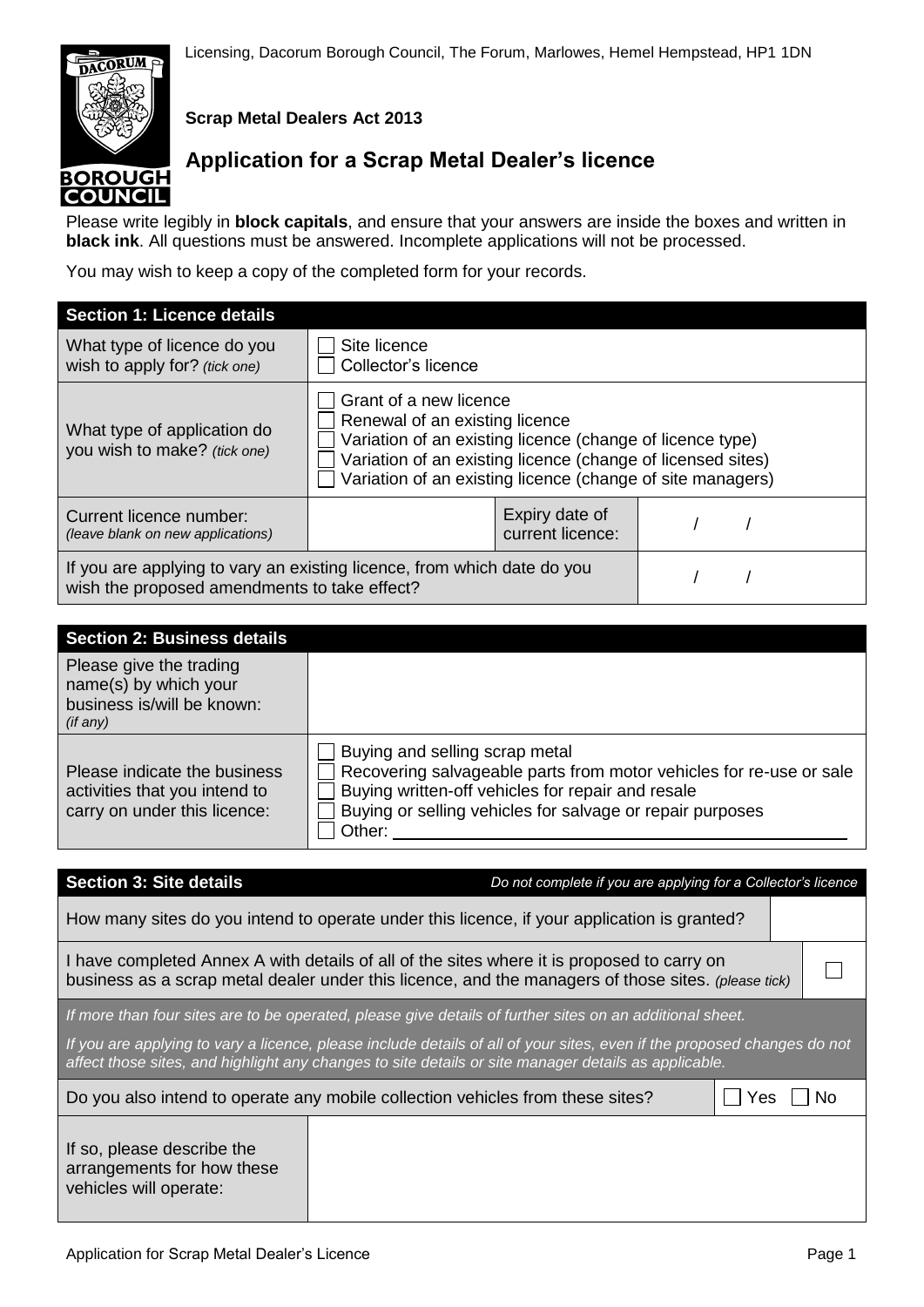| other council, or have you held such a licence within the previous 3 years? |                  |                                                                                                         |                   | <b>Yes</b><br>NO. |
|-----------------------------------------------------------------------------|------------------|---------------------------------------------------------------------------------------------------------|-------------------|-------------------|
| Do you currently hold a relevant environmental permit or registration?      |                  |                                                                                                         |                   | Yes<br>No         |
| Are you registered as a waste carrier?                                      |                  |                                                                                                         |                   | Yes<br><b>No</b>  |
| below: (continue on a blank sheet where necessary)                          |                  | If you have answered any of the above 'yes', please give details of the licence, permit or registration |                   |                   |
| <b>Licence/permit type</b>                                                  | <b>Issued by</b> | <b>Reference number</b>                                                                                 | <b>Start date</b> | <b>End date</b>   |
|                                                                             |                  |                                                                                                         |                   |                   |
|                                                                             |                  |                                                                                                         |                   |                   |
|                                                                             |                  |                                                                                                         |                   |                   |
|                                                                             |                  |                                                                                                         |                   |                   |
|                                                                             |                  |                                                                                                         |                   |                   |
|                                                                             |                  |                                                                                                         |                   |                   |
| <b>Section 6: Purchase arrangements</b>                                     |                  |                                                                                                         |                   |                   |
| the relevant statutory requirements:                                        |                  | Please describe your arrangements for keeping records of scrap metal transactions, in accordance with   |                   |                   |
|                                                                             |                  |                                                                                                         |                   |                   |
|                                                                             |                  |                                                                                                         |                   |                   |
|                                                                             |                  |                                                                                                         |                   |                   |
|                                                                             |                  |                                                                                                         |                   |                   |

How many vehicles do you intend to operate under this licence, if your application is granted?

Where will the vehicle(s) be kept when not in use?

| Where will the vehicle(s) be<br>kept when not in use? |                                                                                                                                                           |          |
|-------------------------------------------------------|-----------------------------------------------------------------------------------------------------------------------------------------------------------|----------|
| Section 5: Other licences, permits and registrations  |                                                                                                                                                           |          |
|                                                       | Do you currently hold a scrap metal site licence, issued by Dacorum or any other<br>council, or have you held such a licence within the previous 3 years? | Yes   No |

| Do you currently hold a scrap metal collector's licence, issued by Dacorum or any | $ \bigcap$ Yes $\bigcap$ No |  |
|-----------------------------------------------------------------------------------|-----------------------------|--|
| other council, or have you held such a licence within the previous 3 years?       |                             |  |

Please describe your arrangements for verifying the identity of a person wishing to supply scrap metal to you, in accordance with the relevant statutory requirements:

How do you intend to ensure the security of the scrap metal you have purchased or collected in the course of your business, including unlawful sale or purchase or theft?

**Section 4: Collector's details** *Do not complete if you are applying for a Site licence*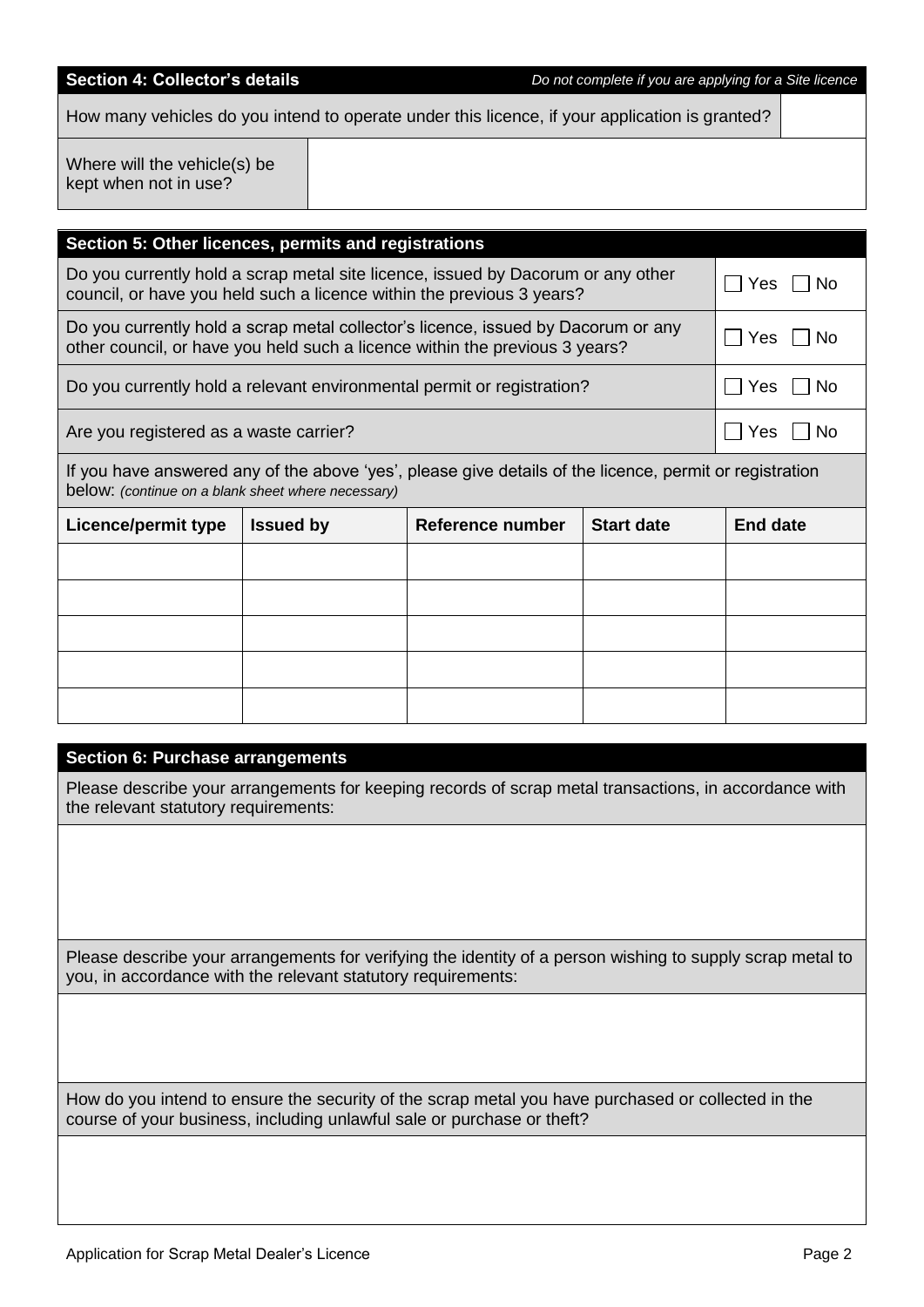| Section 7: Applicant(s) details            |                          |  |                                    |  |  |
|--------------------------------------------|--------------------------|--|------------------------------------|--|--|
|                                            | An individual            |  | Please give details in Part A      |  |  |
| This application is made by:<br>(tick one) | $\Box$ A partnership     |  | Please give details in Parts A & B |  |  |
|                                            | $\Box$ A limited company |  | Please give details in Part C      |  |  |
|                                            |                          |  |                                    |  |  |
| $\mathbf{u} \in \mathbb{R}$                |                          |  |                                    |  |  |

|                          | Part A: Individual applicant / First partner | Mr                      | <b>Mrs</b><br>Ms | Other |
|--------------------------|----------------------------------------------|-------------------------|------------------|-------|
| Full name:               |                                              |                         |                  |       |
| Home address:            |                                              |                         |                  |       |
| Date of birth:           |                                              |                         |                  |       |
| Daytime phone<br>number: |                                              | Mobile phone<br>number: |                  |       |
| Email address:           |                                              |                         |                  |       |

| <b>Part B: Second partner</b> |                         | $\Box$ Mr $\Box$ Mrs $\Box$ Ms $\Box$ Other |
|-------------------------------|-------------------------|---------------------------------------------|
| Full name:                    |                         |                                             |
| Home address:                 |                         |                                             |
| Date of birth:                |                         |                                             |
| Daytime phone<br>number:      | Mobile phone<br>number: |                                             |
| Email address:                |                         |                                             |

If there are more than two partners, please give the details of further partners on a separate sheet.

| <b>Part C:Limited company applicant</b> | Please also complete Annex B with director's details |
|-----------------------------------------|------------------------------------------------------|
| Registered name:                        |                                                      |
| Registered office<br>address:           |                                                      |
| Company<br>registration number:         | $\Box$ UK: Companies House<br>Other:                 |
| Daytime phone<br>number:                |                                                      |
| Email address:                          |                                                      |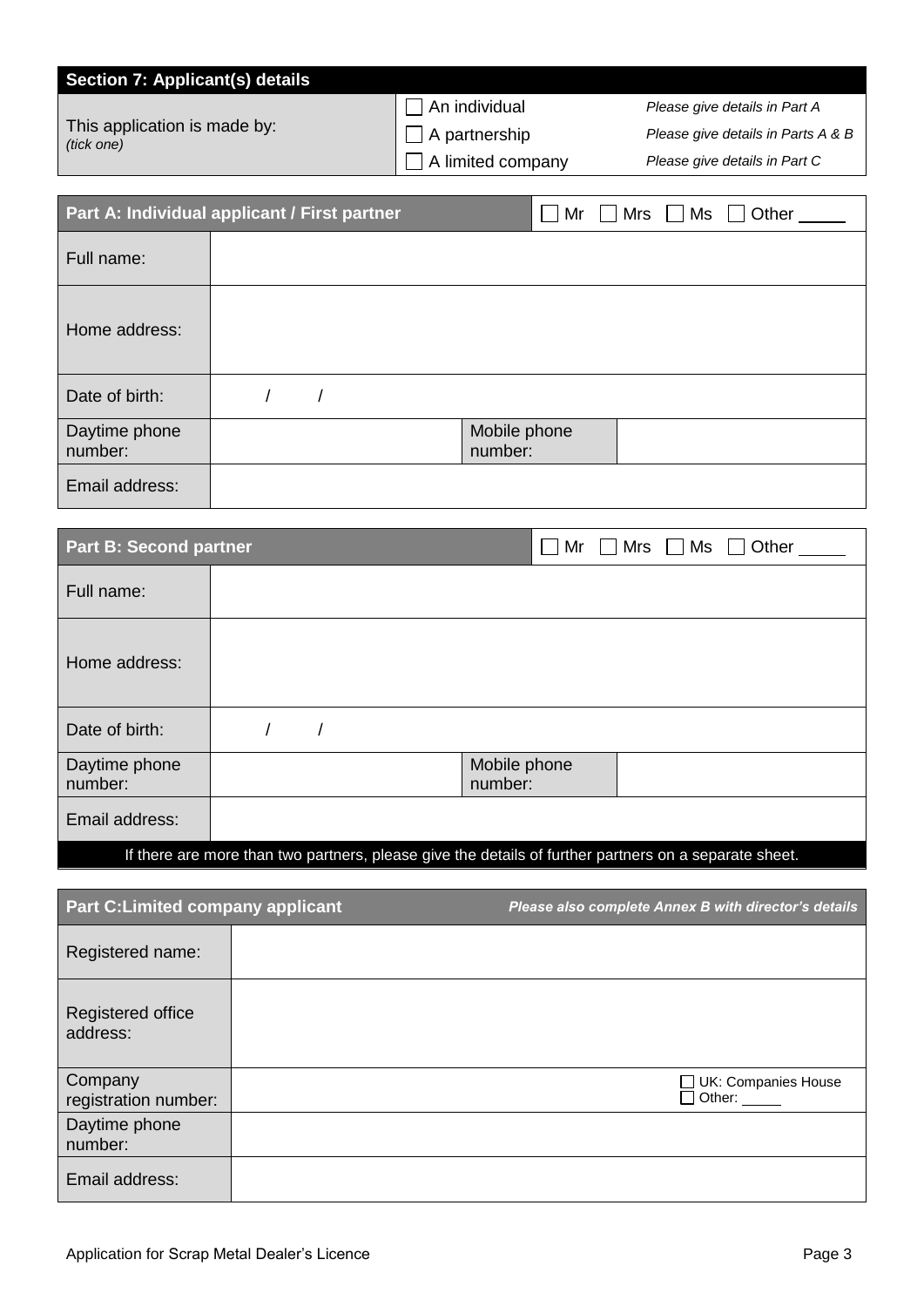| Section 8: Suitability of applicant(s)                                                                                                                                                                                              |           |
|-------------------------------------------------------------------------------------------------------------------------------------------------------------------------------------------------------------------------------------|-----------|
| In the following questions, 'relevant person' includes:                                                                                                                                                                             |           |
| the individual applying for a licence<br>any of the partners of a partnership applying for a licence                                                                                                                                |           |
| any of the directors, company secretary, or shadow directors of a company applying for a licence                                                                                                                                    |           |
| any site manager identified in this application.                                                                                                                                                                                    |           |
| Has any relevant person previously been convicted of a relevant offence, or has any<br>relevant person previously been cautioned in respect of a relevant offence, in either                                                        |           |
| case where the conviction or caution is not considered to be 'spent'?                                                                                                                                                               | Yes<br>No |
| Convictions and cautions which are considered 'spent' under the provisions of the Rehabilitation of                                                                                                                                 |           |
| Offenders Act 1974 need not be disclosed. Driving licence endorsements are also not relevant.                                                                                                                                       |           |
| Has any relevant person been charged with an offence and is currently awaiting the                                                                                                                                                  | Yes<br>No |
| outcome of those proceedings?                                                                                                                                                                                                       |           |
| Has any relevant person previously had an application for a scrap metal licence                                                                                                                                                     | Yes<br>No |
| refused, or a scrap metal licence revoked, by any council?                                                                                                                                                                          |           |
| Has any relevant person previously been subject to any other relevant enforcement                                                                                                                                                   | Yes<br>No |
| action, by any council or applicable government agency?                                                                                                                                                                             |           |
| If any of the above questions have been answered 'yes', please provide further details in respect of<br>those matters in the space below:                                                                                           |           |
|                                                                                                                                                                                                                                     |           |
|                                                                                                                                                                                                                                     |           |
|                                                                                                                                                                                                                                     |           |
|                                                                                                                                                                                                                                     |           |
|                                                                                                                                                                                                                                     |           |
|                                                                                                                                                                                                                                     |           |
|                                                                                                                                                                                                                                     |           |
|                                                                                                                                                                                                                                     |           |
| Please note that a Basic Disclosure certificate must be supplied, at the time of application, in respect of every<br>applicant (or partner, or director of a limited company applicant) and site manager named in this application. |           |
| Certificates must have been obtained in the relevant individual's name and issued within the last 3 months.                                                                                                                         |           |
|                                                                                                                                                                                                                                     |           |
| Section 9: Bank account details (for payments to scrap metal suppliers)                                                                                                                                                             |           |
| As part of the application process, the Council is required to verify that the business has a bank or                                                                                                                               |           |
| building society account from which payments for scrap metal will be made. It is an offence to make<br>payments for scrap metal other than by cheque or electronic funds transfer.                                                  |           |
|                                                                                                                                                                                                                                     |           |
| Please give details of this account below:                                                                                                                                                                                          |           |
| Name of bank / building society:                                                                                                                                                                                                    |           |
| Name in which account is held:                                                                                                                                                                                                      |           |
| Sort code and account number:                                                                                                                                                                                                       |           |
|                                                                                                                                                                                                                                     |           |

**Section 10: Application fee(s)** *Please tick one of the following options*

 $\Box$  I enclose a cheque for £\_\_\_\_, payable to Dacorum Borough Council.

 $\Box$  I wish to pay the application fee(s) by credit or debit card – please contact me to arrange payment.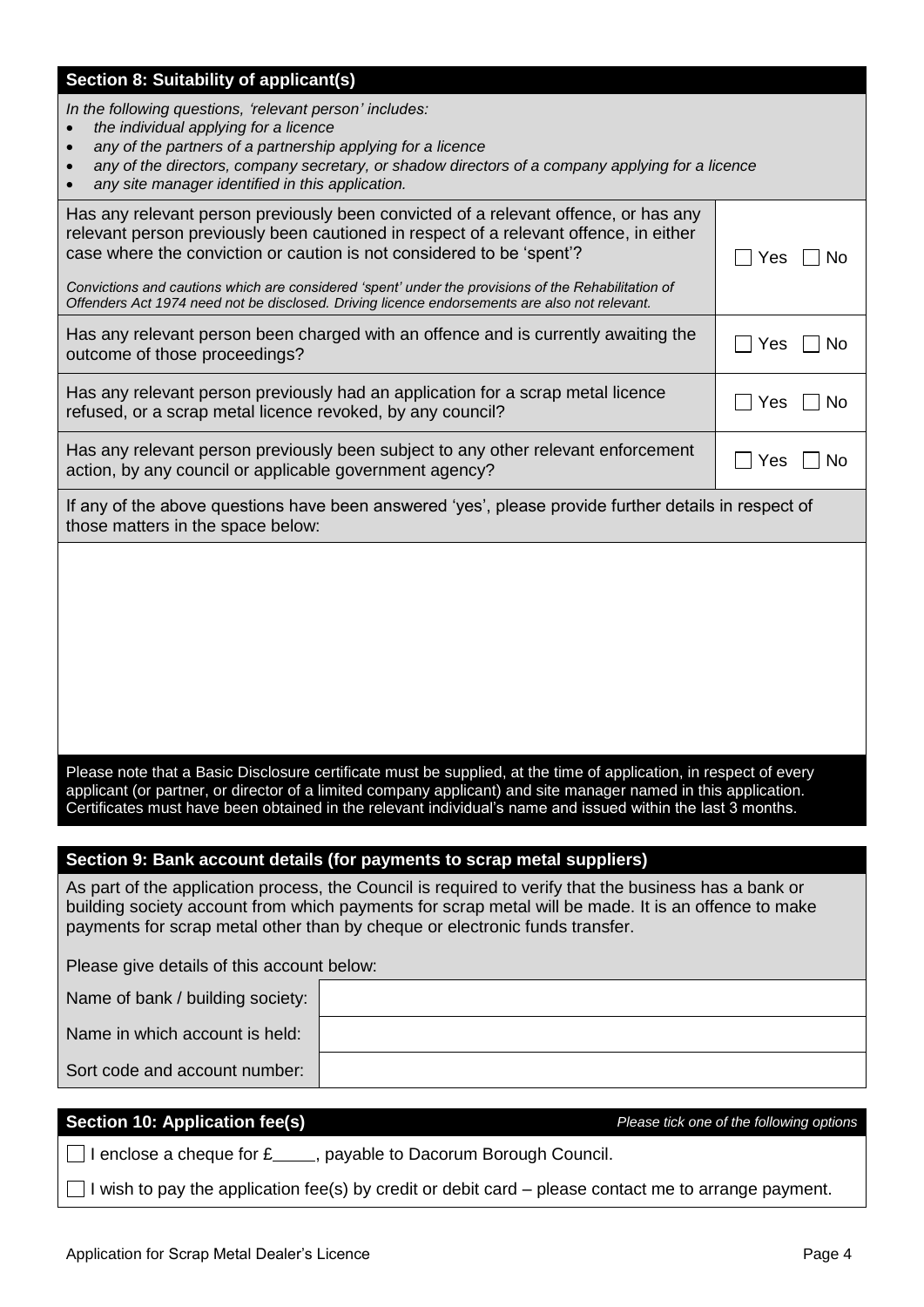#### **Section 11: Declaration and signatures** *Every applicant must sign the form*

- The information contained in this form is true and accurate to the best of my knowledge and belief. I understand that if I make a material statement knowing it to be false, or if I recklessly make a material statement which is false, I will be committing an offence under the Act, for which I may be prosecuted, and if convicted, fined.
- I understand that the Council may consult other agencies about my suitability to be licensed as a scrap metal dealer, and that those other agencies may include other local authorities, the Environment Agency, and local and national police forces.
- I understand that data within this application may be shared with other agencies, for the purpose of assessing my suitability to be licensed as a scrap metal dealer. I also understand that the sharing of information about me may extend to sensitive personal data, such as data about any previous criminal offences. Some details will also be displayed on a national register, as required by the Scrap Metal Dealers Act 2013. I hereby expressly consent to this processing of my data and display of relevant information on the public register.

| Signed:                                                                                                                                                                                                                |  | Print name: |  | Date: |  |
|------------------------------------------------------------------------------------------------------------------------------------------------------------------------------------------------------------------------|--|-------------|--|-------|--|
| Signed:                                                                                                                                                                                                                |  | Print name: |  | Date: |  |
| If there are more than two partners, a copy of this page should be taken to allow all partners to sign.<br>Where the application is made by a limited company, the form should be signed by an officer of the company. |  |             |  |       |  |

Completed application forms should be submitted, along with basic disclosure certificates for the applicant, partners, company directors and site managers, and payment of the appropriate fee(s), to:

### **Licensing, Dacorum Borough Council, The Forum, Marlowes, Hemel Hempstead, HP1 1DN**

#### **Data Protection – PLEASE READ THIS NOTICE CAREFULLY**

We will use the information you provide in this form and in any supporting documents to process and determine your application for a licence. The information will be held on file and on an internal database, and such public registers as we may be required to maintain.

The information supplied may be passed to other bodies, including law enforcement agencies and government departments, as allowed by law. We may check information you have provided, or information about that that another person has provided, with other information we hold. We may also obtain information about you from, or provide information to, organisations such as government departments, law enforcement agencies, other local authorities, and private sector organisations such as banks, insurance companies or legal firms, to verify the accuracy of information, prevent or detect crime, or protect public funds.

We will not give your information to anyone else, or use information about you for other purposes, unless the law requires us to.

Dacorum Borough Council is the data controller for the purposes of the Data Protection Act. If you would like to know more about what information we hold about you, or the way we use it, please contact us.

| Office use only     |                  |                           |
|---------------------|------------------|---------------------------|
| Date received:      | Fee received:    |                           |
| Receipt number:     |                  | $\Box$ Cha $\Box$<br>Card |
| Appn complete:      | Lic. approved:   |                           |
| Licence valid from: | Licence expires: |                           |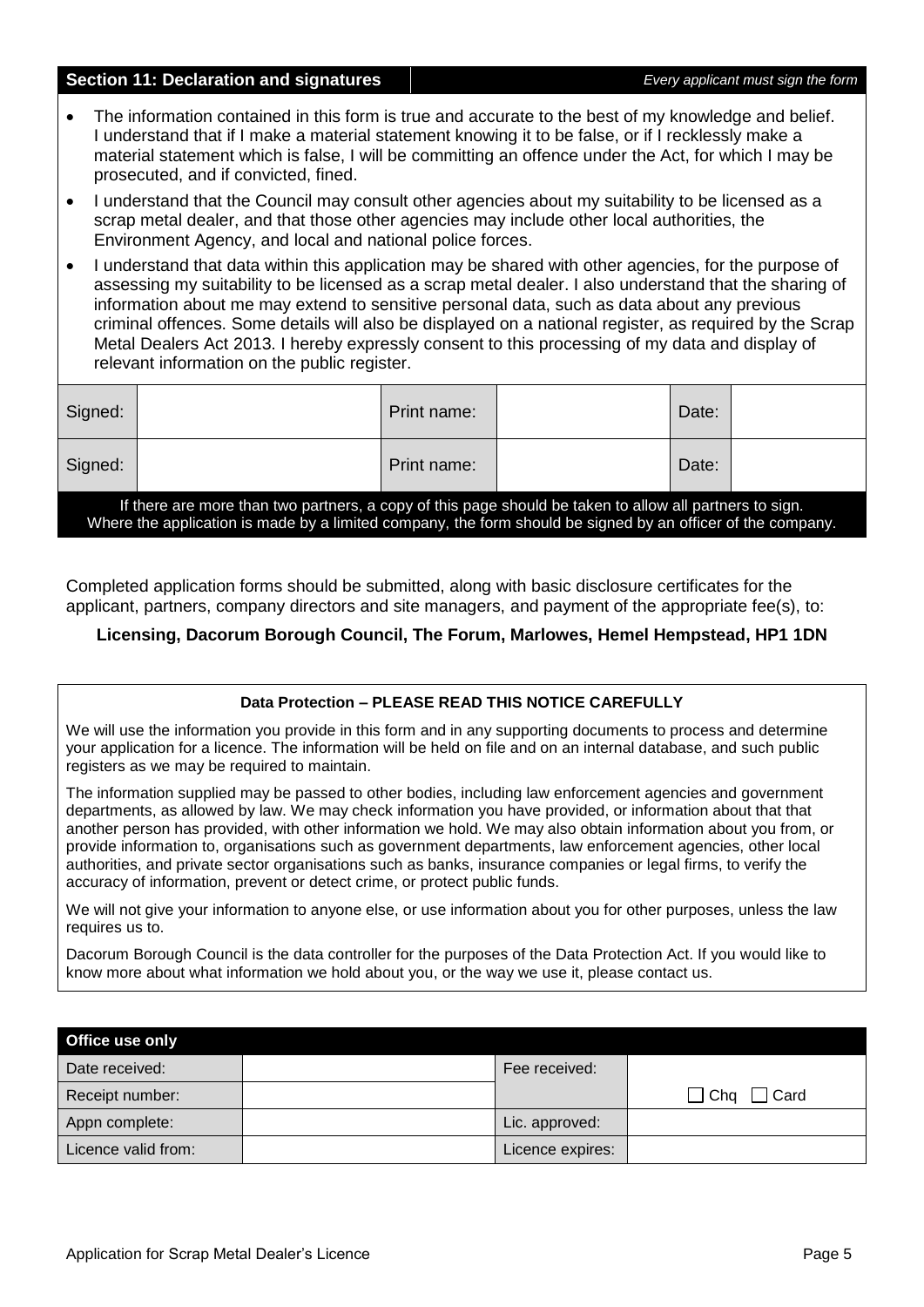|                          |                |                  |                 | Annex A - details of scrap metal sites |           |                      |                  |
|--------------------------|----------------|------------------|-----------------|----------------------------------------|-----------|----------------------|------------------|
| Site                     |                | Site details     |                 |                                        |           | Site manager details |                  |
|                          | Postal address | Opening<br>hours | number<br>Phone | address<br>Email                       | Full name | Home address         | Date of<br>birth |
| $\overline{\phantom{0}}$ |                |                  |                 |                                        |           |                      |                  |
| $\mathbf{\Omega}$        |                |                  |                 |                                        |           |                      |                  |
| $\boldsymbol{\omega}$    |                |                  |                 |                                        |           |                      |                  |
| $\overline{\mathbf{r}}$  |                |                  |                 |                                        |           |                      |                  |